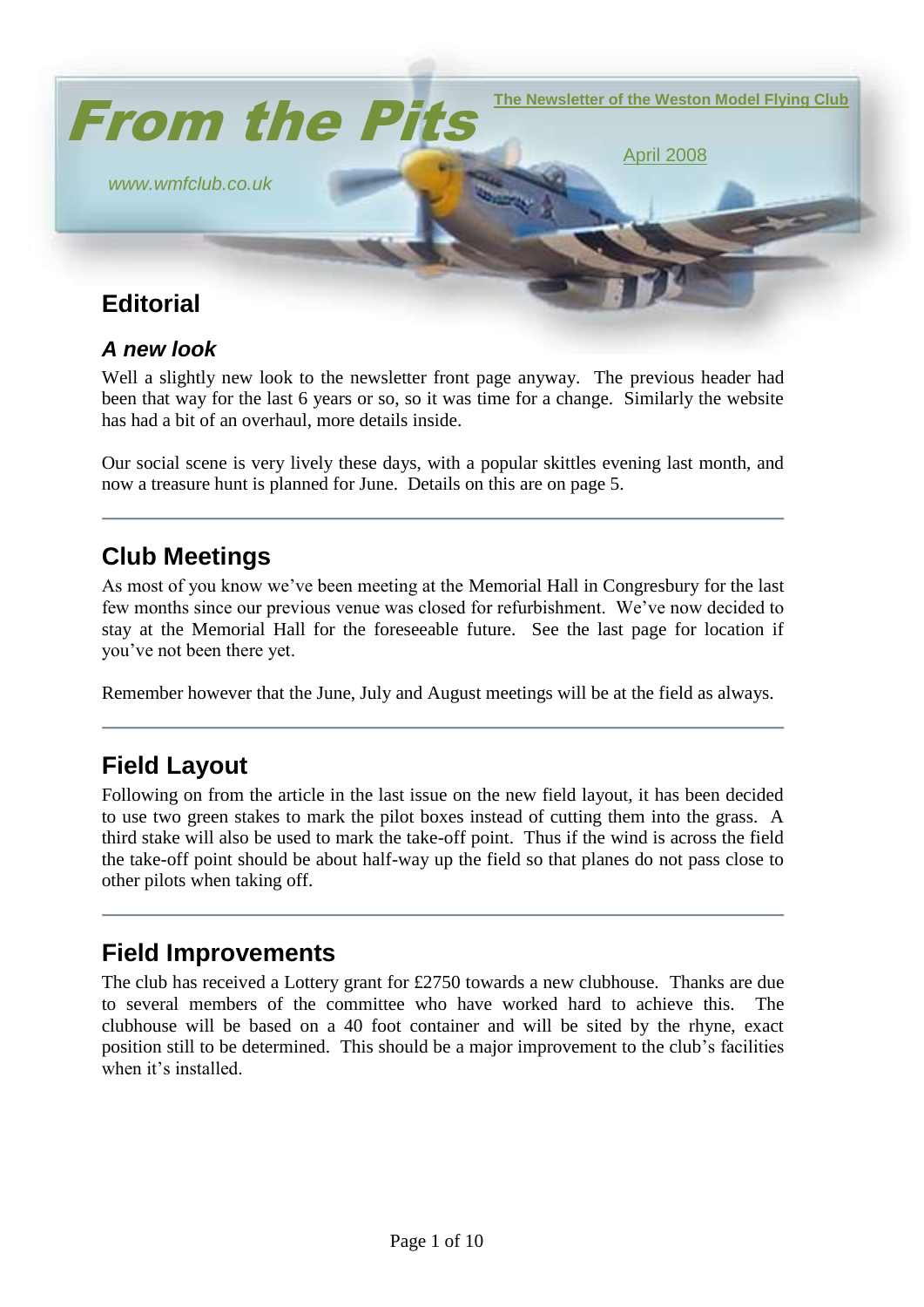# **Indoor Flying**



One advantage of the Memorial Hall venue is the large room adjacent to the meeting room, where indoor flying is possible. We've had a couple of sessions after the meetings. And yes, that really is **Pat Teakle** flying a helicopter...



Dave Cuff brought along a selection of electric helicopters

**John Stennard**, our guest speaker at the March meeting, flew some extremely small planes and helicopters



# **Radio Control TV (coming soon?)**

Those of you with broadband internet may like to check out this site: <http://www.radiocontroltv.com/>promises an internet TV site dedicated to RC models. However it's not on the air yet and has been that way at least since I discovered it a couple of months ago, so a cynical view is that it may come to nothing. Still perhaps worth dropping in every now and then to check on progress.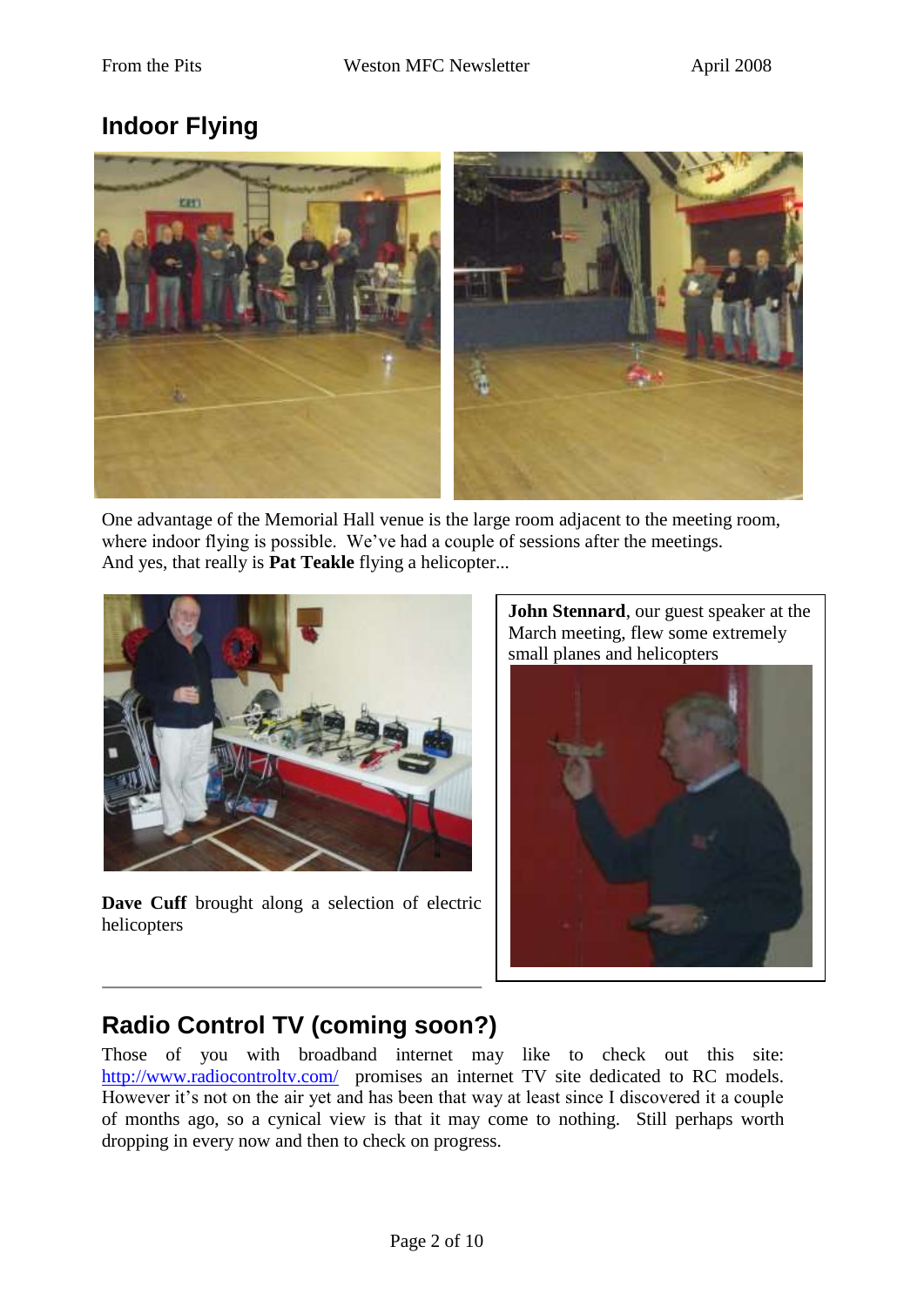# **Tuition for Novices**

Our current membership has taken off over the last few months which is very encouraging but it has raised another problem. Out of our membership almost a third are novices. This could present difficulties in the future with some new pilots missing out on tuition and leaving our sport.

The potential problem has been addressed and we believe a solution has been found. In the past we have relied on a few to teach the many and we thank amongst others **Ivan Steerment** and **Pat Teakle** who have willingly given their time to teach others.

There is an old saying – many hands make light work – and we have enlisted about a dozen other members to give tuition. **Gerry Crossman** has put together a schedule and flight log which should help newcomers to pass their "A" test and the Committee has agreed to adopt it.

The idea is that you are allocated an individual instructor (although if unavailable at any time your flight log will enable another instructor to take over) and it will be up to the two of you to arrange between yourselves suitable flying times. You will also be issued with a copy of "Up and away" from the BMFA which gives valuable information about other things not covered by our own schedule. We hope that this structured tuition will enable a novice to be a competent flyer in a relatively short time but this will vary between individuals.

If you are interested in having individual tuition please complete the form and return it to the Tuition Co-ordinator **Mike Barnett** who will organise an instructor for you. A sample form is shown on the next page, or you can get it from the website at [www.wmfclub.co.uk/training.html](http://www.wmfclub.co.uk/training.html)

**Gerry Crossman**

# **ARTF Build Quality**



Recently an ARTF model came apart in the air when in level flight with no significant aerobatic loads. An inspection showed that not only was the wing brace little wider than the fuselage, but there was hardly any glue on it.

The problem with ARTF models is that you can"t see the internal construction to check on this sort of thing.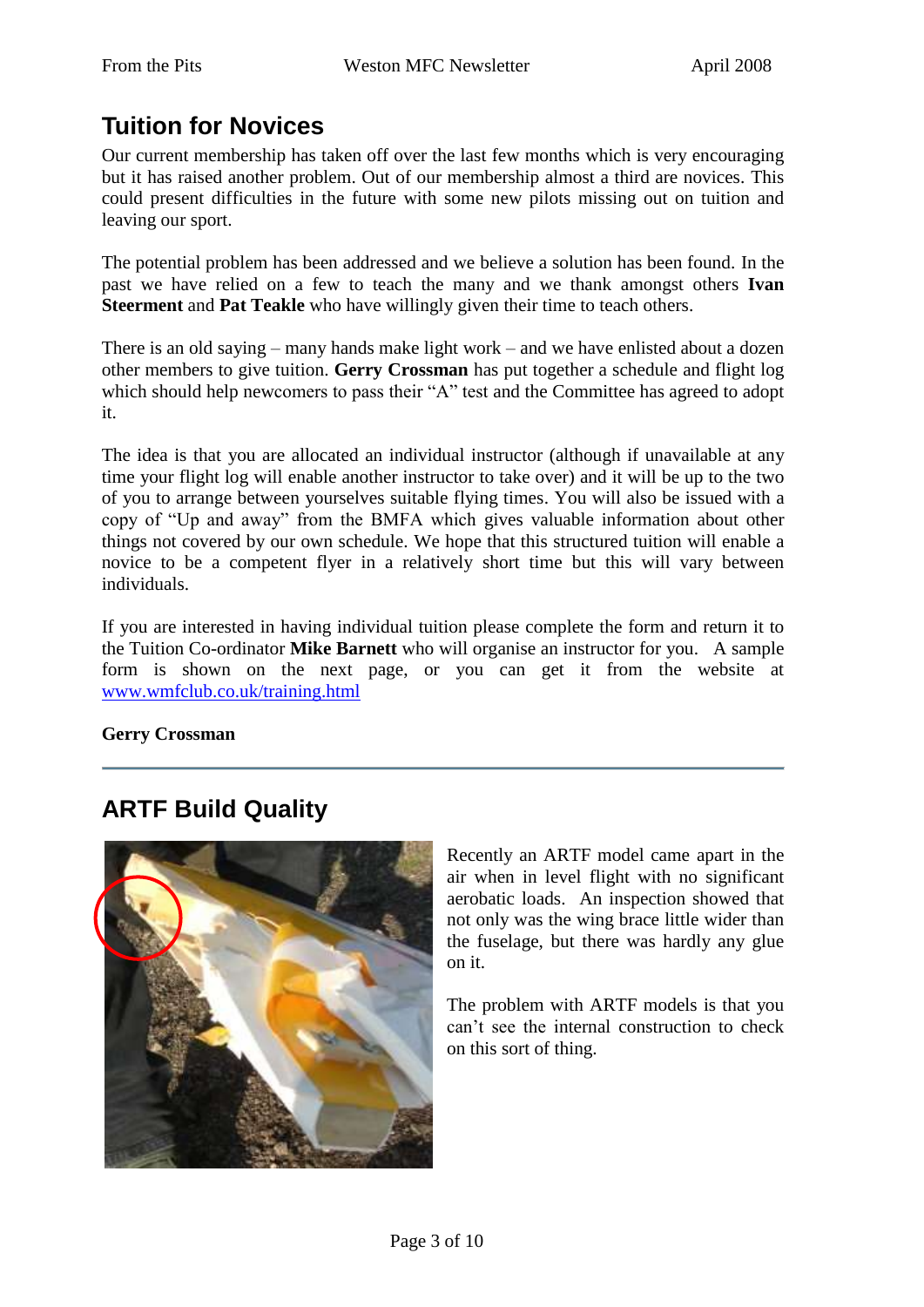#### **WESTON-SUPER-MARE MODEL FLYING CLUB APPLICATION FOR TUITION.**

IF YOU ARE INTERESTED IN LEARNING TO FLY WITH INSTRUCTION BY A CLUB TUTOR PLEASE COMPLETE THIS FORM AND RETURN IT TO THE TUITION CO-ORDINATOR, MIKE BARNETT AT 55 WESTBROOK ROAD, WESTON-SUPER-MARE, NORTH SOMERSET BS22 8JY.

YOUR NAME:

ADDRESS:

EVENING TELEPHONE NUMBER:

HAVE YOU DONE ANY RC MODEL FLYING IN THE PAST YES/NO \* IF SO, GIVE DETAILS AND APPROXIMATE DATES:

DO YOU HAVE YOUR OWN MODEL YES/NO\* IF SO, PLEASE GIVE DETAILS

DO YOU HAVE YOUR OWN RADIO CONTROL EQUIPMENT YES/NO\*

IF SO, PLEASE GIVE DETAILS INCLUDING MAKE, FREQUENCY AND MODE.

WHEN ARE YOU AVAILABLE FOR TUITION WEEKDAYS/WEEKENDS/ANYTIME\*

**I AGREE THAT THE INSTRUCTOR WILL NOT BE RESPONSIBLE FOR ANY DAMAGE DONE TO MY PLANE, RADIO OR ANY OTHER EQUIPMENT. UNDER THE TERMS OF THE DATA PROTECTION ACT 1984 I HAVE NO OBJECTIONS TO INFORMATION SUPPLIED BEING HELD ON COMPUTERS**

**PLEASE SIGN AND DATE : ……………………………………………………………………………………** 

\* Please cross out which is not applicable

**.**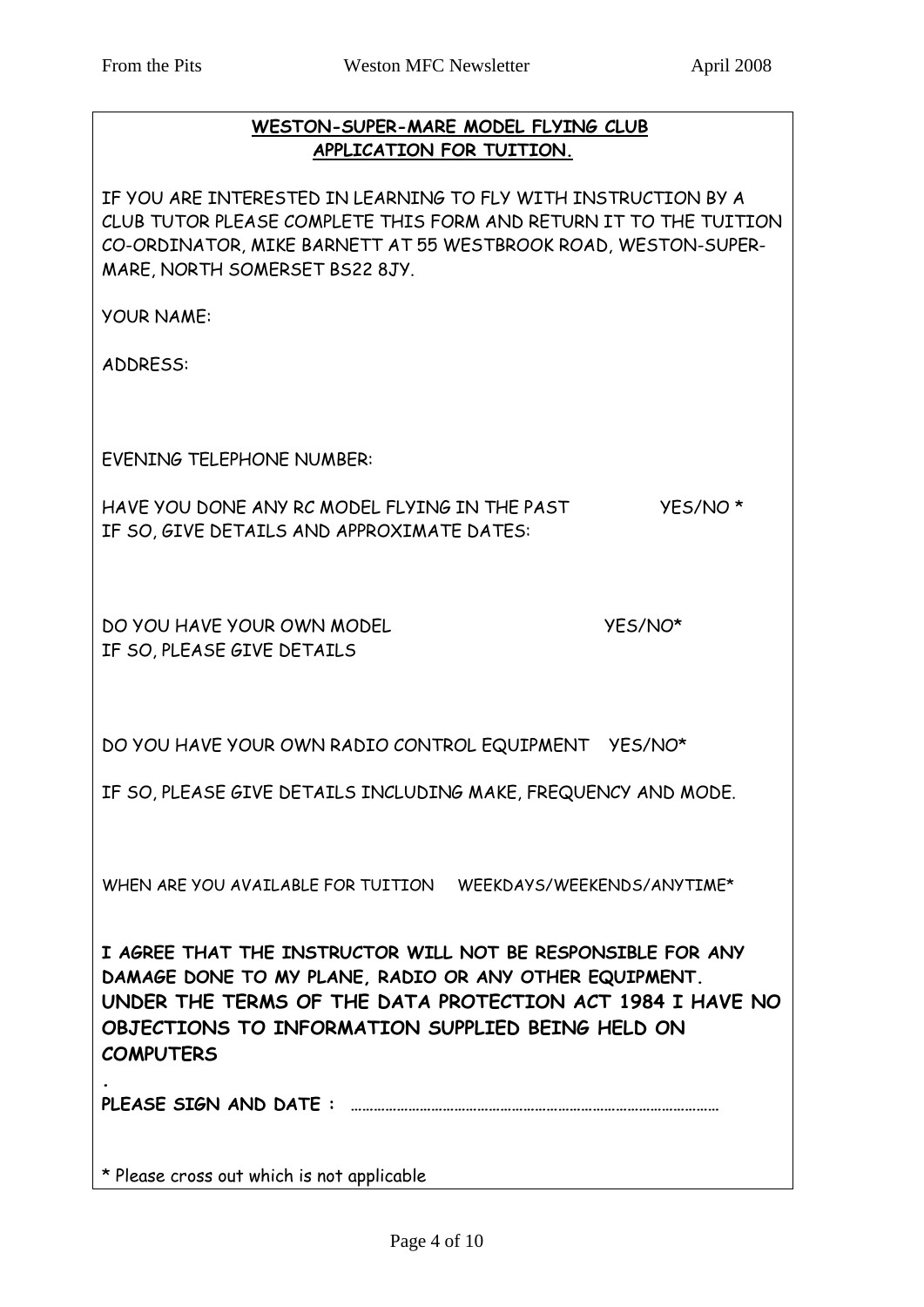#### **Web Site**

If you"ve not already noticed, the website has been updated as the previous design had been with us for over 3 years.

The new site is based on a modern public-domain template which means that it conforms to modern Web standards and will be much easier to maintain and expand in the future.

There is a small Gallery page which will be expanded in the coming months. If you have any pictures for it, or indeed any other content for the website, please let me know.

Of course, if you"re reading this via the website then you already know all this, because you"re reading a description of



the website from within the newsletter from within the website....

## **Car Treasure Hunt**

We are going to run a new event for us - a treasure hunt. It will involve driving approximately 15 to 20 miles around North Somerset and finding solutions to a number of clues en route. It"s not a race so there is no need to speed about the lanes but hopefully it's something that you will enjoy. We will end up somewhere for some snacks, the results and perhaps a game of skittles.



It will be held on Saturday 7th June and you will be able to commence between 6 and 7 pm. The start point will be advised when you book in with **Gerry Crossman** on 07989 313474. The cost - £5 each person to include supper. We will also be running a draw on the night and would welcome prize donations.

We hope you will join us and help make this new venture a success for your Club. Please ring Gerry before the end of May for catering purposes.

#### **Gerry Crossman**

#### **New Trophy**

It was decided at the AGM that a new award will be made for the "Most Improved Pilot of the Year". Following that decision, a new trophy has been kindly donated by our president **Robin Muir**, and will be awarded at or after the next AGM.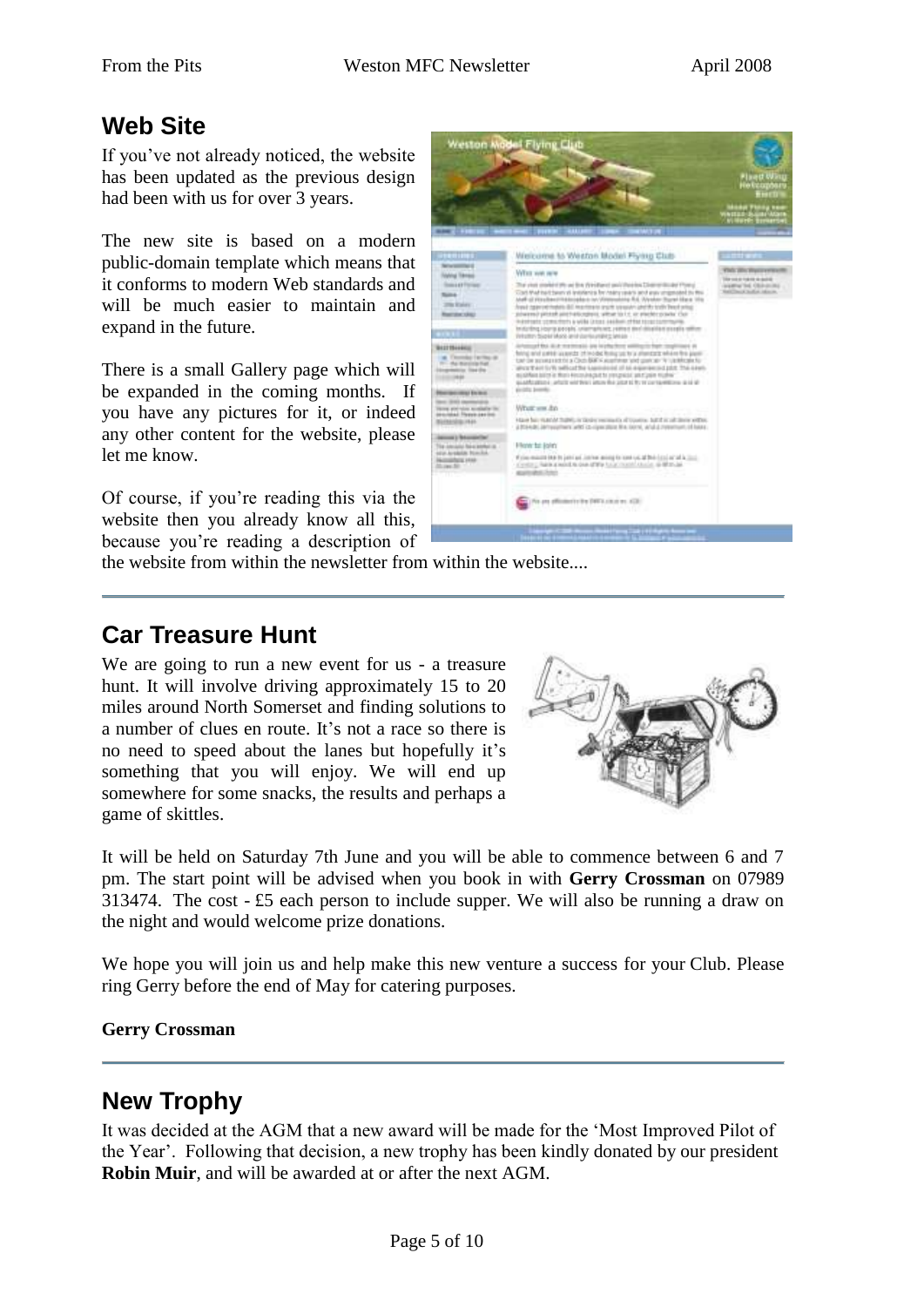## **Casualties**



When **Pete Richards**" large Sukhoi unfortunately met its end in a big way, it was only the start of his problems... The nose landed exactly in the middle of a large cow pat, leading to Pete having to rinse off the engine in

the water trough. To make matters worse he then got stuck climbing through the gate...







Photos by **Paul Lathall**

# **Vista**

About three years ago I bought a laptop with Windows XP; later I bought a Great Planes 'Realflight' Generation 2 simulator. All worked well. Recently the laptop died so I bought a replacement with Windows Vista. The simulator would not run so I contacted the Great Planes website. After providing all the required information I received very promptly an email containing the following:

"I regret the problems you are experiencing. However, the G2 software is not supported under Windows Vista. It maybe works if you disable the User Access control ...at your own risk."

BE WARNED!!

Would anyone still on XP like to make an offer for the G2?

**Roy Shaw**.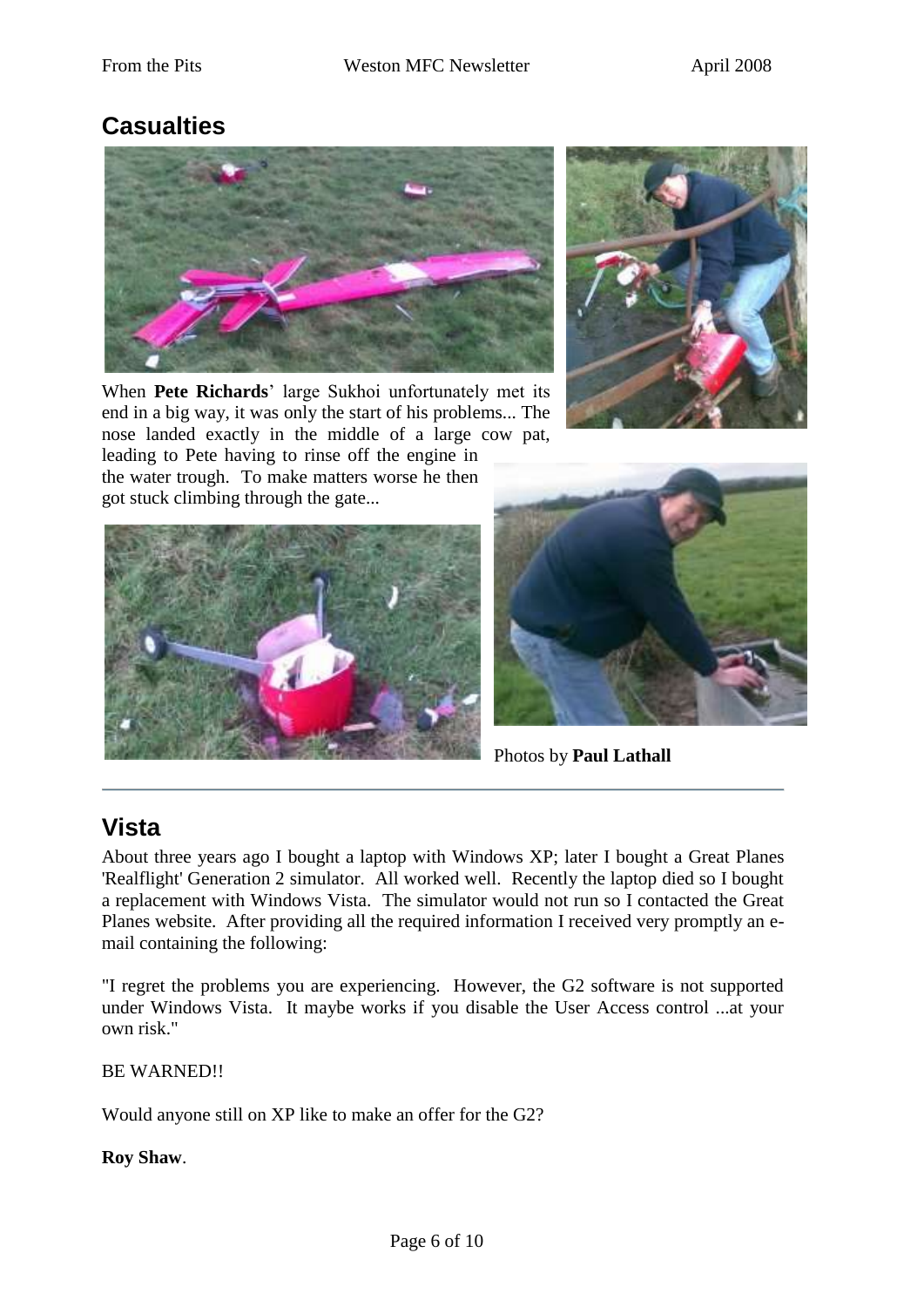# **Building Tips**

You probably all know this, but I only recently found out that a very good alternative to lightweight balsa filler is this stuff: Polycell One Fill Polyfilla, as sold in the DIY sheds. It's very lightweight and appears to be essentially the same thing as what"s sold in the model shops.

Make sure you get the right one, but it should be obvious, it's several times lighter than the other "normal" fillers on the shelf!



# **Email**

Just my usual occasional reminder that if you"re getting this by normal post instead of email it's because we don't have your correct email address. If you change email address, as many people do, please be sure to let me and the membership secretary know so that we can update our records.

# **Biplanes Again**



You'll all recognise these biplanes by now; not only are they on your 2008 membership card but also on the heading of the new web site, not to mention frequently to be seen flying in formation at the field. They are of course the Gypsy Moths of **Pat Teakle** and **Mike Barnett**. And rumour has it that a third Gypsy Moth of similar size and colour scheme is now in existence. Should be quite a sight to have all 3 in the air at once.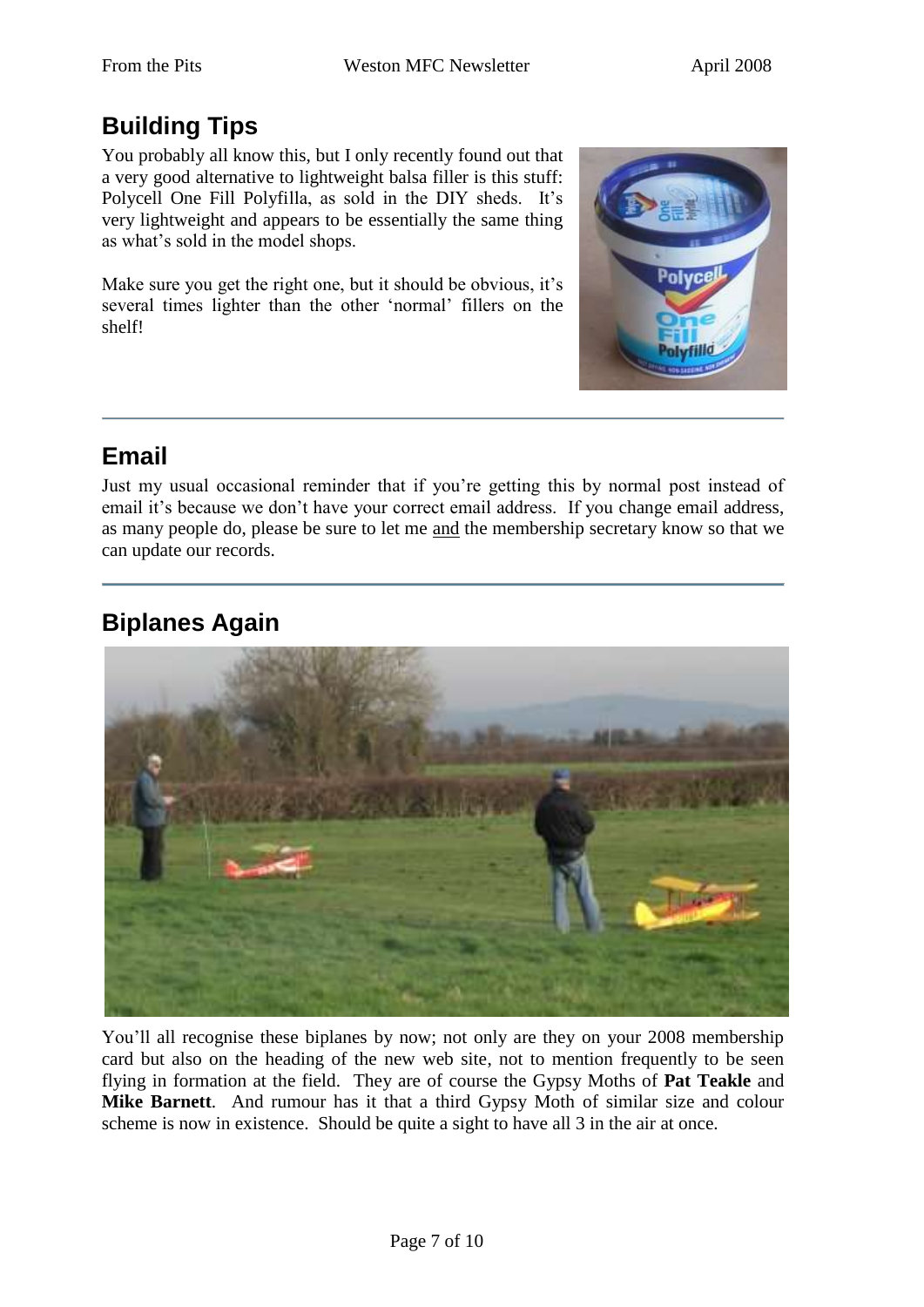## **Seen at the Field**







**Andrew McIntosh**"s new Hangar9 Raptor, although prop powered, looks very much the part in the air, and apparently flies like a trainer.

The new Chris Foss trainer, known simply as the Wot Trainer, is proving very popular with at least 5 examples that I've seen already. Unlike previous Chris Foss designs, this one features a built-up wing and is made in China, as are most ARTFs these days.

The downside of such wings is of course that if they hit the ground hard there"s not much left to repair...





Very nice large Tiger Moth from new member **Mike Healey**. Although new to our club, Mike has been a well-known member of Woodspring Wings for many years.

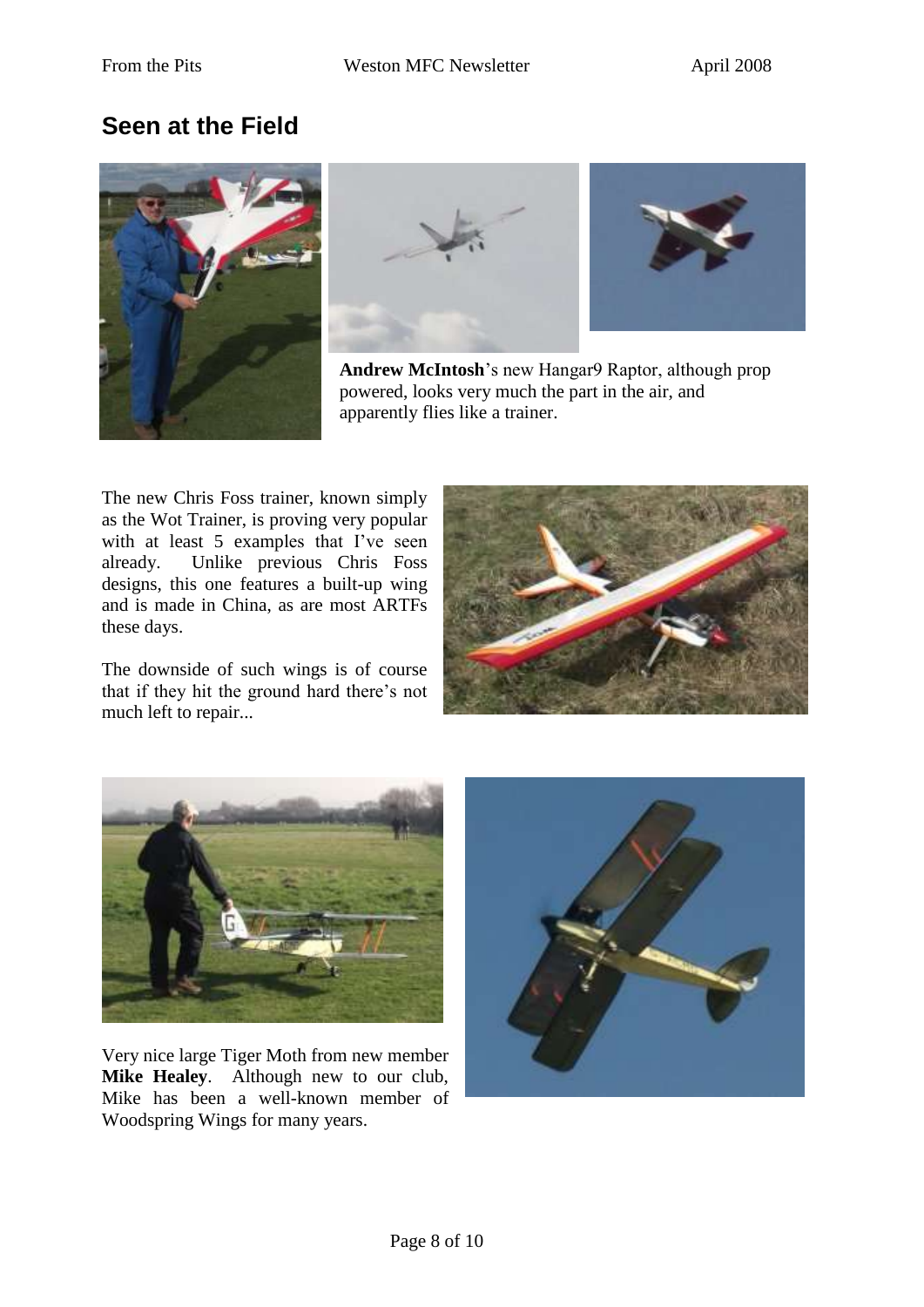# **Competition Corner**

#### *Anagrams*

See if you can unscramble these anagrams; the solutions are all words or phrases which occur somewhere in this newsletter.

- 1. Cove In
- 2. It Be Sew
- 3. Real Idiot
- 4. Western Let
- 5. Aliases Cut
- 6. A Retro Twin
- 7. Electing Bums
- 8. Pet Firm Shot
- 9. Dying For Loin
- 10. Elfish Attendee
- 11. Clerk Sawn Twice
- 12. Overfed Simple Mint
- 13. Uncombed Towellings Fly

#### *Jigsaw*

See if you can identify this aircraft from the jumbled part photos.



Answers to both competitions next issue.

#### **Martin Sarong**